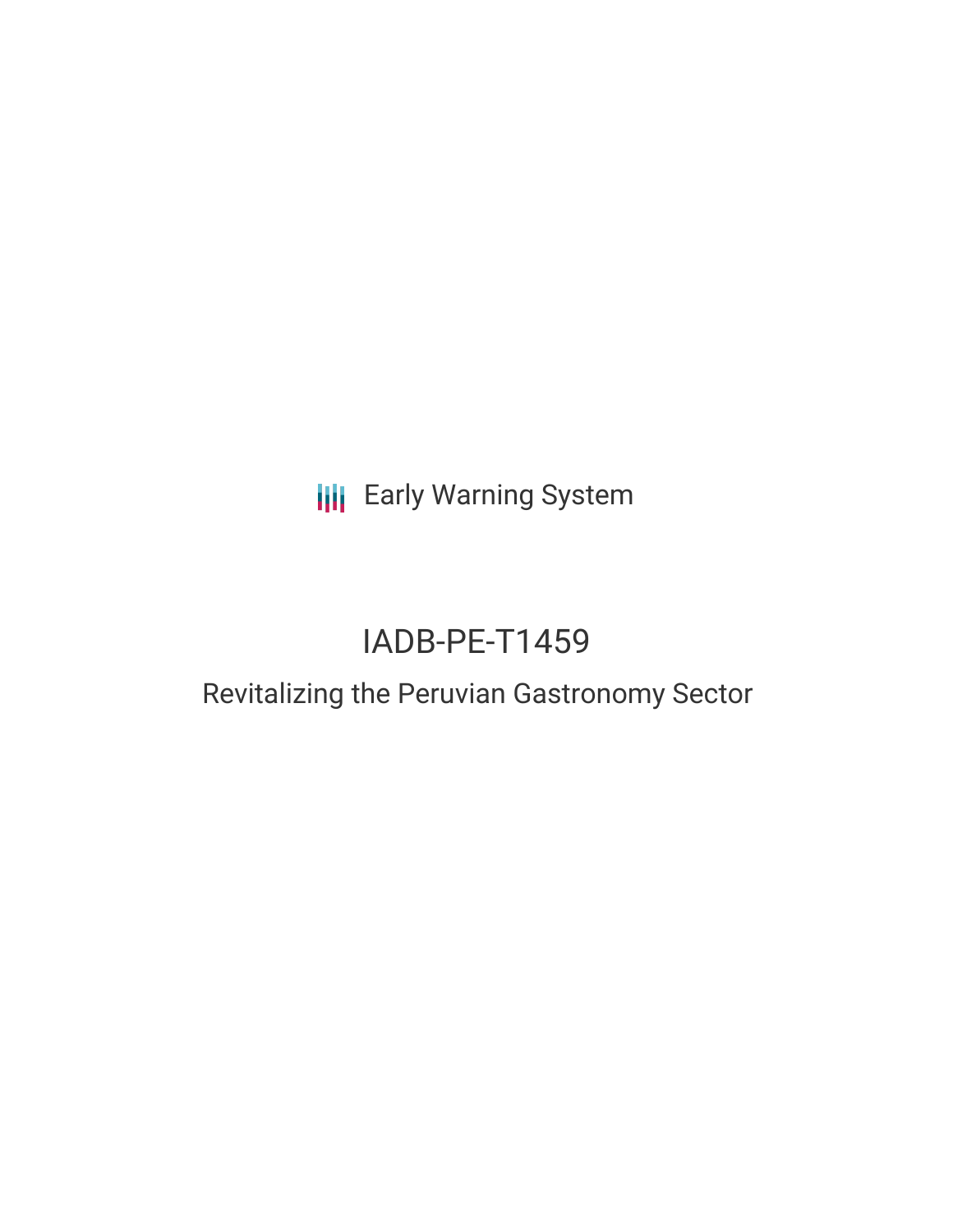

#### **Quick Facts**

| <b>Countries</b>               | Peru                                                                                    |
|--------------------------------|-----------------------------------------------------------------------------------------|
| <b>Financial Institutions</b>  | Inter-American Development Bank (IADB)                                                  |
| <b>Status</b>                  | Active                                                                                  |
| <b>Bank Risk Rating</b>        | B                                                                                       |
| <b>Voting Date</b>             | 2021-01-12                                                                              |
| <b>Borrower</b>                | Government of Peru                                                                      |
| <b>Sectors</b>                 | Agriculture and Forestry, Industry and Trade, Law and Government, Technical Cooperation |
| <b>Investment Type(s)</b>      | <b>Advisory Services</b>                                                                |
| <b>Investment Amount (USD)</b> | $$0.25$ million                                                                         |
| <b>Project Cost (USD)</b>      | $$0.50$ million                                                                         |
|                                |                                                                                         |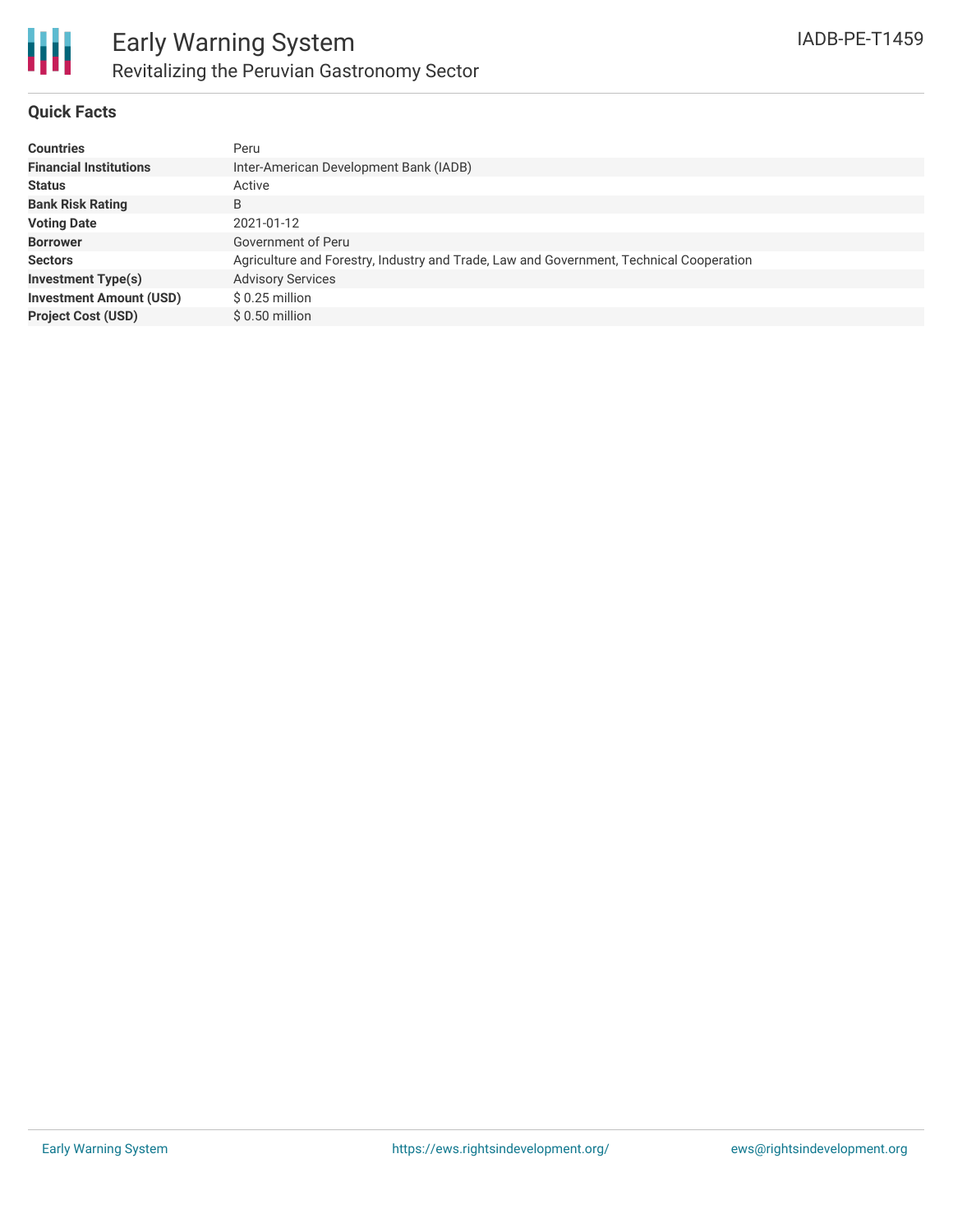

### **Project Description**

The main objective of the project is to offer employment opportunities to families that are part of AR's supply chain, focusing on the most vulnerable sectors of the rural and urban areas of Peru. The approach would be carried out in the fisheries, agricultural techniques and production sectors through a support that allows the improvement in the competitiveness of SMEs through the design of a strategy for each chain as well as for the integrated training and advisory activities for these SMEs in the selected sectors that includes: (i) the design of a digitization strategy to improve food traceability processes; (ii) actions for the inclusion of new health protocols that will have to be imposed post-covid and that strengthen companies in their consolidation in the chain; (iii) diagnoses of the companies detecting critical factors in their role within the supply chain; and (iv) coordinated training, consulting and advisory activities to strengthen companies (business strategy, organization of production, qualification of products and production processes, technological updating) in a particular way in a context of postcovid.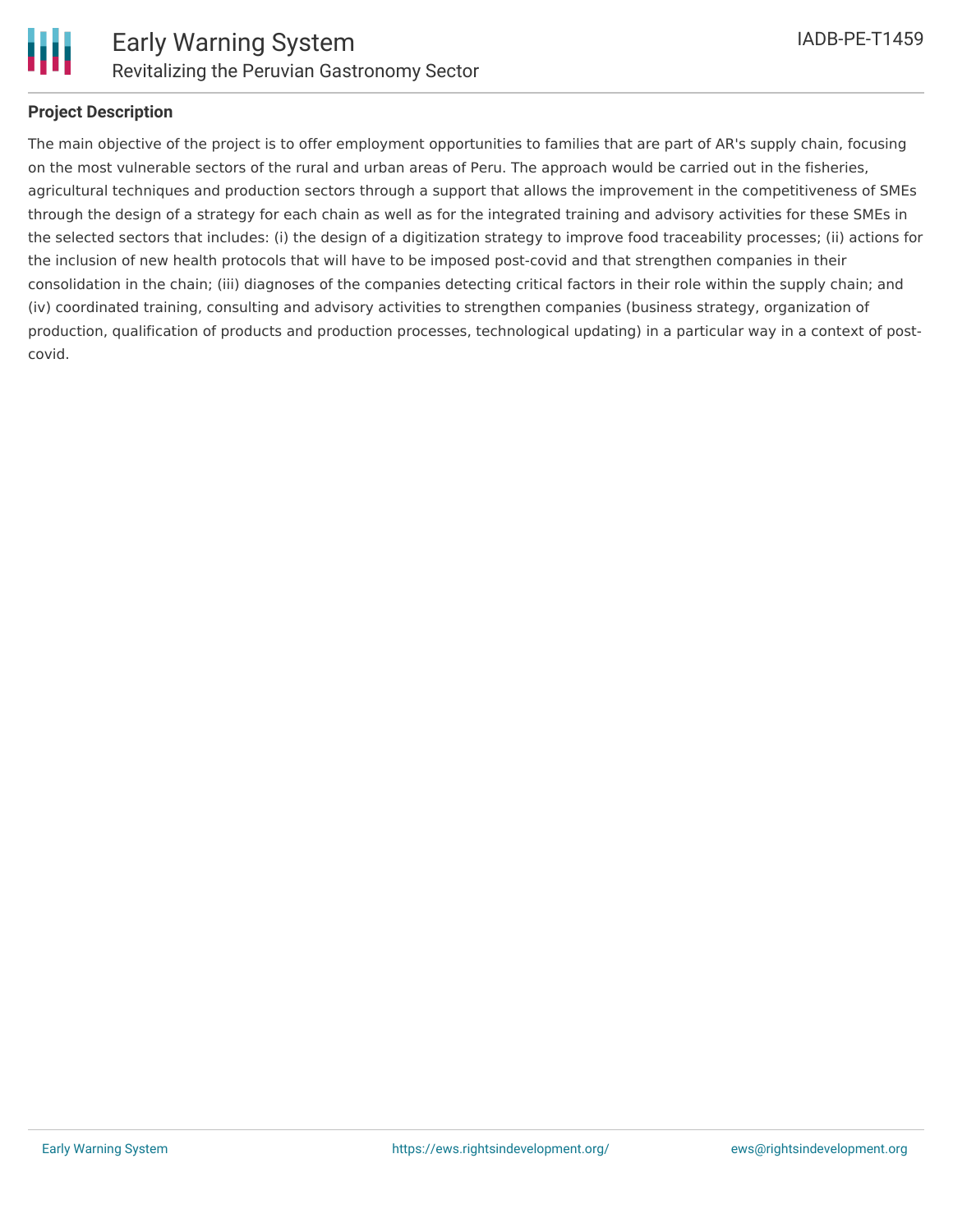

### **Investment Description**

• Inter-American Development Bank (IADB)

The country's counterpart amount to USD 250,000.